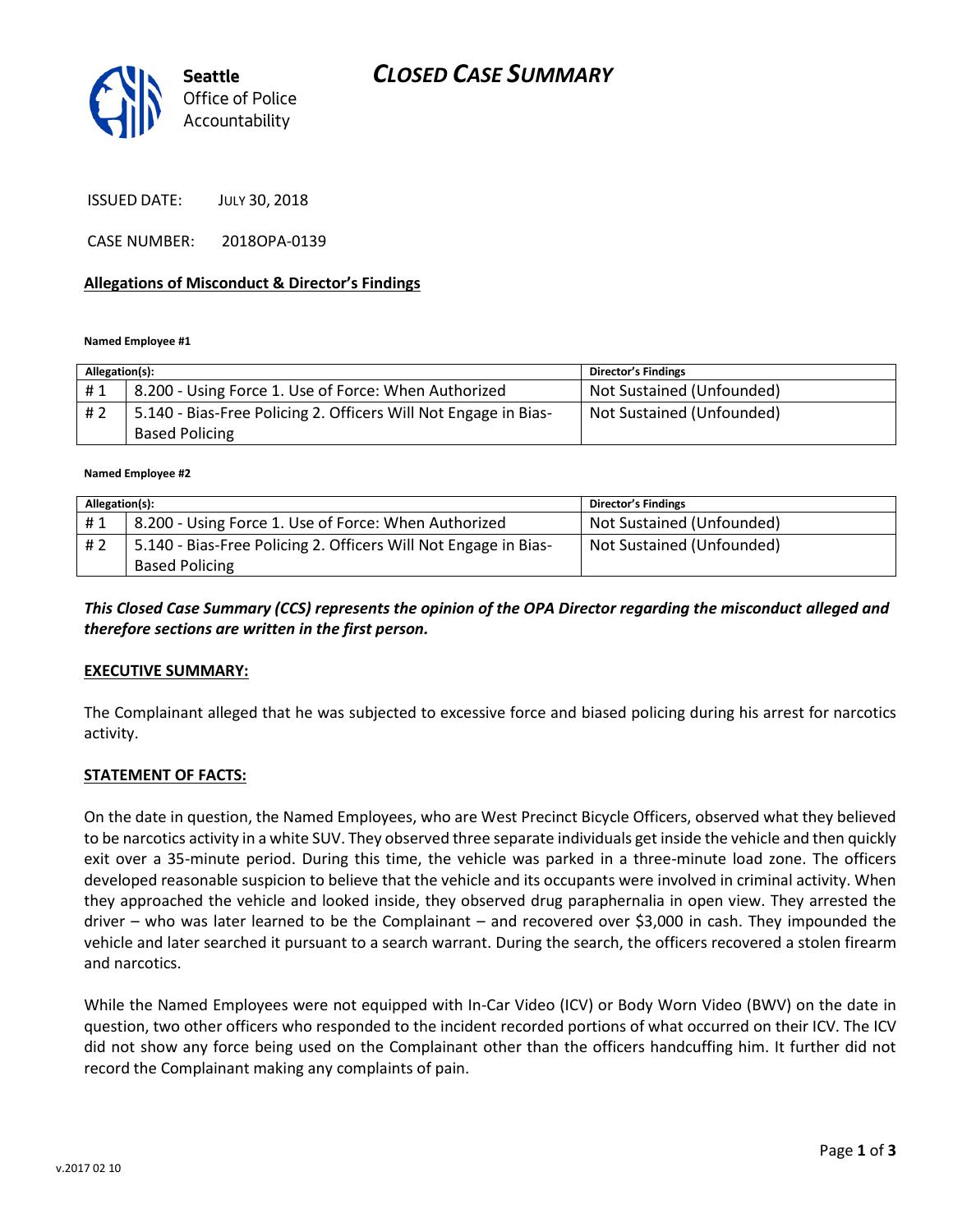

# *CLOSE CASE SUMMARY*

OPA CASE NUMBER: 2018OPA-0139

Notably, the Complainant pleaded guilty to multiple offenses stemming from this incident. As part of that plea, he agreed to a statement of facts that was taken directly from the General Offense Report.

### **ANALYSIS AND CONCLUSIONS:**

## **Named Employee #1 - Allegation #1** *8.200 - Using Force 1. Use of Force: When Authorized*

As discussed above, the Complainant alleged that the Named Employees subjected him to excessive force during his arrest. In his complaint, he did not detail what that force was with any specificity. Based on my review of the Department video, I see no evidence that either of the Named Employees used any force aside than that needed to handcuff the Complainant. Moreover, consistent with the ICV, neither Named Employee reported using any force.

For these reasons, and given that I find that no force was actually used, I recommend that this allegation be Not Sustained – Unfounded as against both of the Named Employees.

Recommended Finding: **Not Sustained (Unfounded)**

# **Named Employee #1 - Allegation #2** *5.140 - Bias-Free Policing 2. Officers Will Not Engage in Bias-Based Policing*

SPD policy prohibits biased policing, which it defines as "the different treatment of any person by officers motivated by any characteristic of protected classes under state, federal, and local laws as well other discernible personal characteristics of an individual." (SPD Policy 5.140.) This includes different treatment based on the race of the subject. (*See id*.)

While the Complainant asserted his belief that his arrest was racially motivated, I find no evidence that this was the case. Instead, I conclude that there was abundant probable cause to believe that he was engaged in narcotics activity. Further undercutting any allegation of bias is the fact that, in his guilty plea, he admitted the facts set forth in the General Offense Report. As such, the Complainant cannot contest the legitimate basis for the stop.

For these reasons, I recommend that this allegation be Not Sustained – Unfounded as against both Named Employees.

Recommended Finding: **Not Sustained (Unfounded)**

### **Named Employee #2 - Allegation #1** *8.200 - Using Force 1. Use of Force: When Authorized*

For the same reasons as stated above (*see* Named Employee #1, Allegation #1), I recommend that this allegation be Not Sustained – Unfounded.

Recommended Finding: **Not Sustained (Unfounded)**